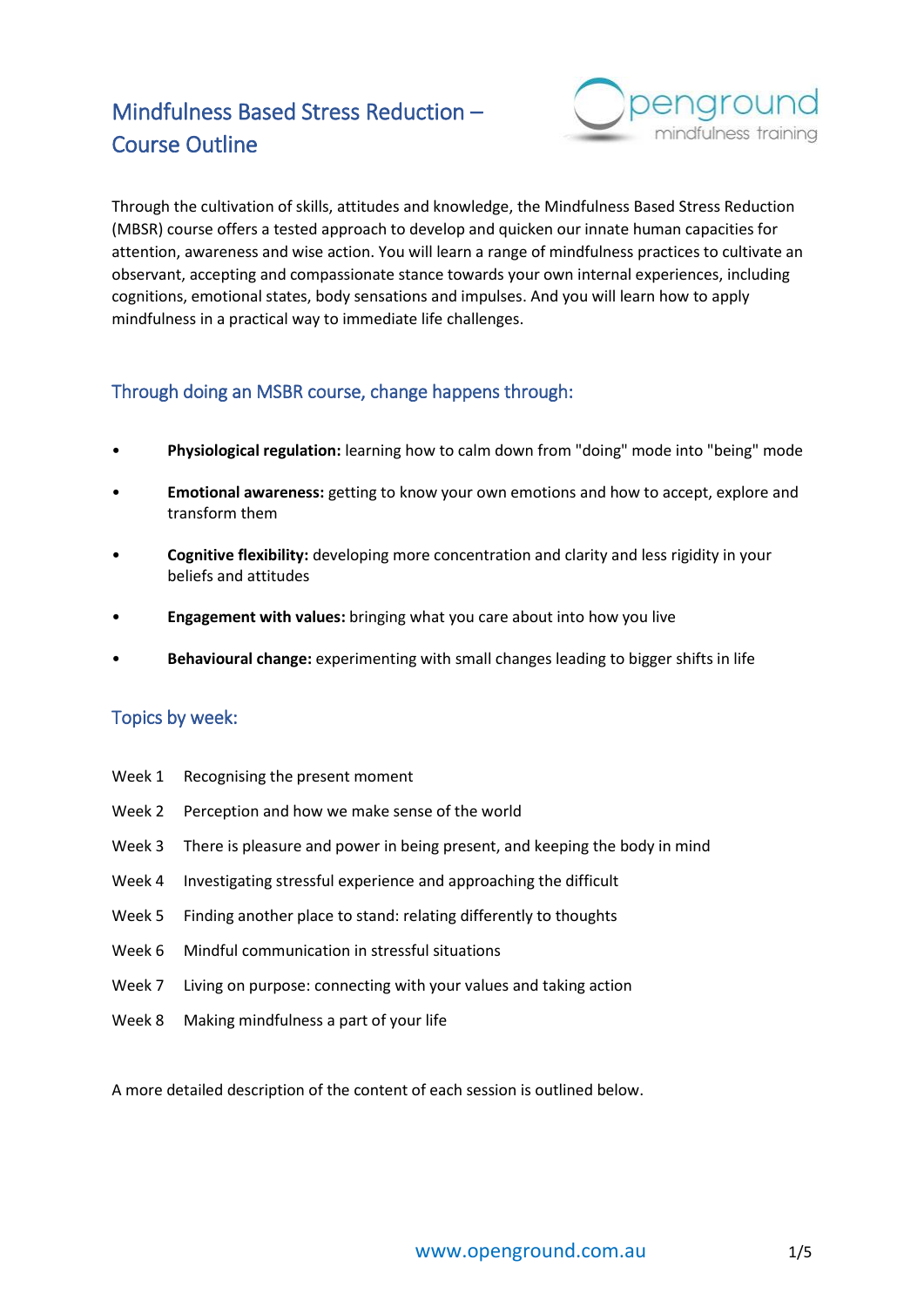

# Week 1 - Recognising the present moment

There is more right with you than wrong with you, no matter what challenges you are facing. Problems can be worked with, and the MBSR program offers the opportunity to do this in a supportive environment. Present moment awareness of body sensations, thoughts, and emotions is the foundation of this work, because it is only in the present that one can learn, grow, and change.

*Practices Introduced: Eating meditation, diaphragmatic breathing, body scan.*

This week, you will be exploring how to:

- 1. Interrupt your 'automatic pilot'
- 2. Slow down and pay attention to your immediate experience
- 3. Use body sensations as an anchor in the present moment
- 4. Move from 'doing' mode into 'being' mode
- 5. Notice the flow of thoughts, feelings and sensations that arise in the present moment.

### Week 2 – Perception, and how we make sense of the world

How you see things, or don't see them, will determine how you will respond to them. It is not the events themselves but rather how you handle them that influences the effects on your body and mind.

#### *Practices Introduced: Sitting meditation (focus on awareness of breath); Breathing Space*

This week, you will explore how to:

- 1. Notice how perception works
- 2. Observe experience through the lenses of sensations, emotions and thoughts
- 3. Observe how we appraise experience as pleasant, unpleasant or neutral
- 4. Use the breath as a way to anchor yourself in the present
- 5. Practice the Breathing Space
- 6. Cultivate a concentration practice using the breath
- 7. Honour and accept all of your experiences and not just the 'good' bits
- 8. Begin actively working with obstacles to practicing regularly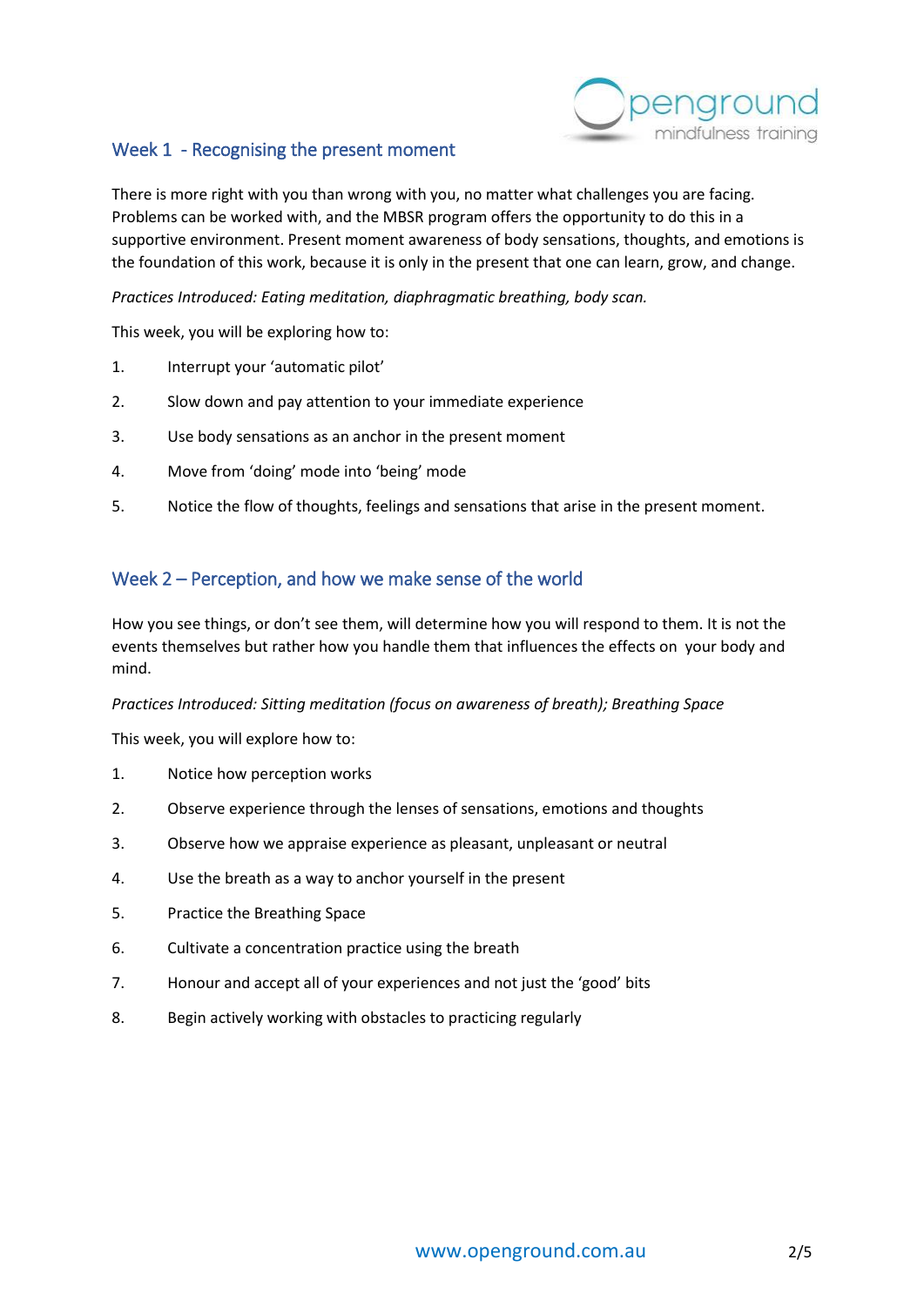

# Week 3 - There is pleasure and power in being present, and keeping the body in mind

We miss many of our pleasant moments, perhaps by focusing only on the unpleasant ones (i.e. crisis or pain). You can have pleasant moments even when you are experiencing pain. Focus on the field of awareness: body sensation, thought, and emotion.

#### *Practices Introduced: Mindful yoga*

This week, you will be exploring how to:

- 1. Practice patience and acceptance of yourself as you are
- 2. Bring an exploratory attitude to unpleasant experience
- 3. Come back to the present moment again and again
- 4. Use movement practice to explore limits, and cultivate concentration, strength and flexibility of mind and body
- 5. Continue to develop concentration, through practice

### Week 4 - Investigating stressful experience, and approaching the difficult

Cultivating mindfulness can reduce the negative effects of stress reactivity, as well as help develop more effective ways of responding positively and pro-actively to stressful situations and experiences. Focus on emotions.

*Practices Introduced: Sitting meditation (expanding focus from awareness of breath to body sensations and hearing)*

This week, you will be:

- 1. Learning more about the physiology and psychology of stress reactivity
- 2. Cultivating more equanimity in the face of difficult physical and emotional experience
- 3. Using metaphors to work effectively with stressful experiences
- 4. Using bodily sensations as a way to ground and open up choice in stressful moments
- 5. Recognizing and interrupting the thoughts which are associated with painful emotions
- 6. Focusing on the breath body sensations as a way of exploring stressful experience and watching it change.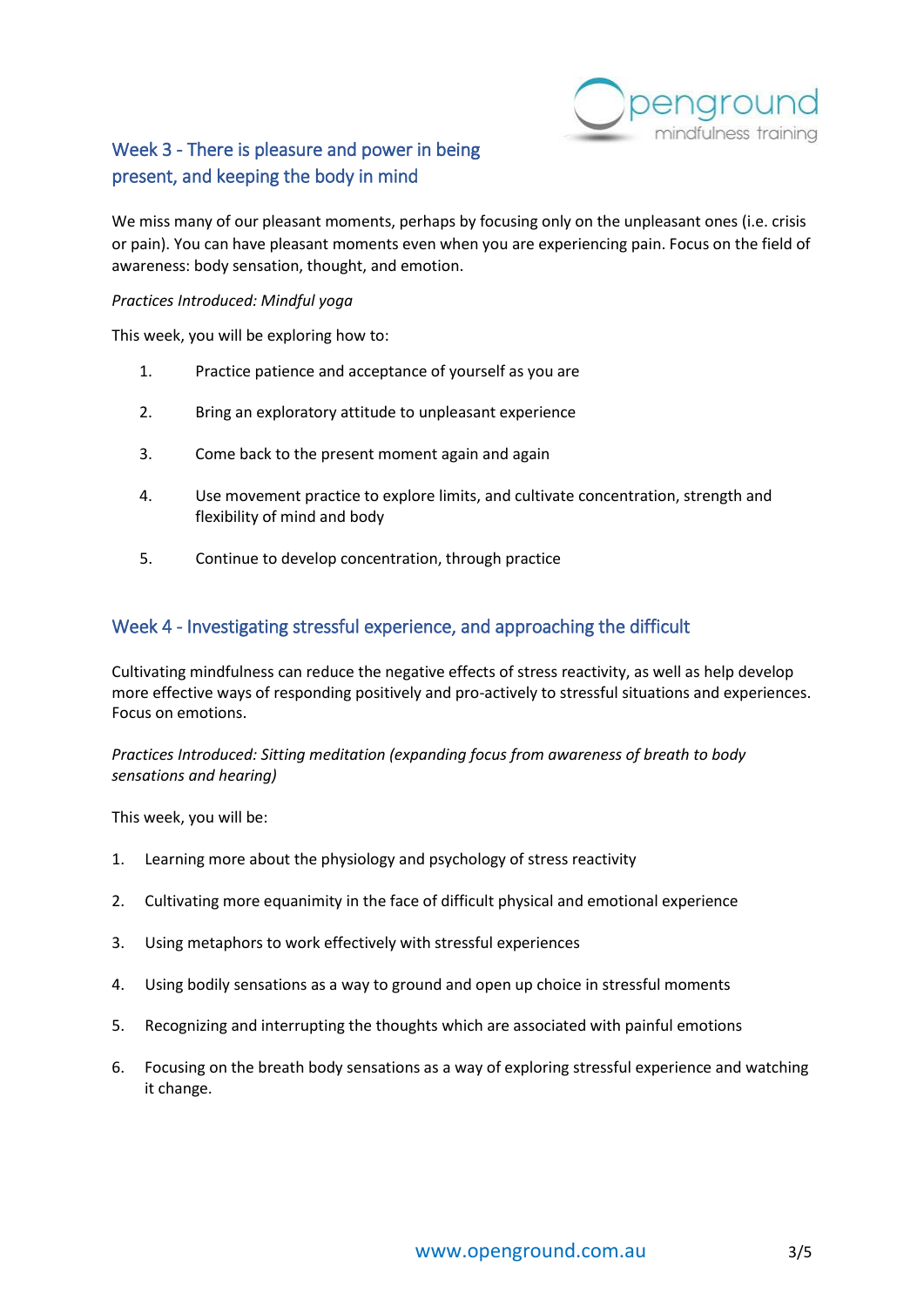

# Week 5 – Finding another place to stand: relating differently to thoughts

The learning objective of this session is to connect mindfulness with perception, appraisal, and choice in the critical moment. Particular attention is paid to observing thoughts as events, and distinguishing events from content — "You are not your thoughts." Emphasis in the sitting practice on observing the constant, ever changing flow of experience (impermanence and non-identification).

*Practices Introduced: Sitting Meditation (expanding awareness beyond breath, body sensations and hearing, to observing thoughts, emotions, and whatever arises in the present moment)*

This week, you will be exploring how to:

- 1. Investigate your conditioned ways of reacting to stress and stay present to this experience
- 2. Open up possibilities of responding rather than reacting in habitual ways CHOICE
- 3. Recognise unhelpful patterns of thinking and how they shape your perceptions and contribute to your stress
- 4. Recognise the narratives or stories that you generate (Mediation is a great opportunity to do this!)
- 5. Interrupt ruminative thoughts with focus on the breath and sensations
- 6. Explore an open awareness mediation practice

# Week 6 - Mindful communication in stressful situations.

Including awareness of your needs in the present moment, and ways to express those needs effectively. The learning objective of this session is to learn how to maintain your centre, recognize habitual patterns of relating, and discern skilful options in stressful interpersonal exchanges.

*Practices Introduced: Walking meditation, Loving Kindness/Compassion*

This week, you will be exploring how to:

- 1. Pay detailed attention to the 'other'
- 2. Listen and see others in more flexible and accepting ways
- 3. Use mindful contemplation as a way of cultivating acceptance and compassion for yourself and others
- 4. Explore assertive communication through a mindfulness lens.
- 5. Explore patterns of relating through mindfulness.